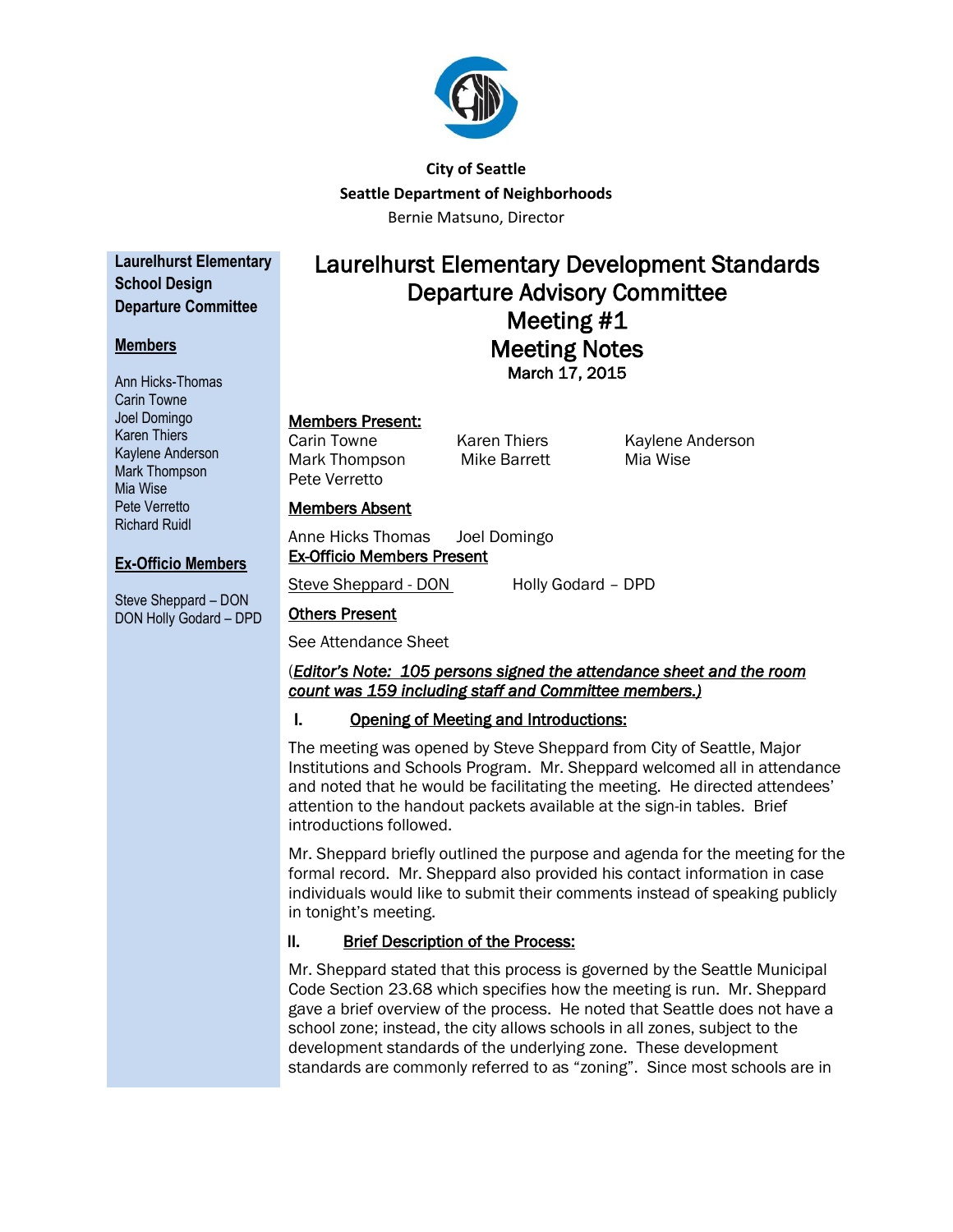residential neighborhoods and are zoned "single family", this can present challenges. Schools are not single family homes and often cannot meet the underlying zoning requirements. Thus, the Land Use code contains provisions that allow the Seattle School District to request exemption from the provisions of the Land use Code. They may request exemptions or "departures" from many of the provision of the code.

The Committee is meeting tonight for the purpose of developing a recommendation concerning the School District's requested departures for exemptions to several provisions of the Seattle Municipal Code related to land use.

It is understood that most people place a high value on our public school and are often pre-disposed to grant the School District great latitude. However, while the benefits of schools fall broadly to the wider community, the impacts of specific changes at the school site fall mostly upon those who live nearby. For this reason when the City receives a request for departures from the underlying zoning, a key part of the process involves a meeting or meetings before a committee composed of neighbors of the school. Such a committee has been formed for this project. It consists of two persons who reside or won property within 600 ft. of the site, two representatives at the general neighborhood who do not necessarily have to reside within the 600 ft. of the site but in this case one of whom does so, two persons who represent the parents of the students of the school, a representative from the Seattle School District, and a representative at-large who is involved with city-wide education issues. Two alternates were also appointed.

At this meeting, the School District will present their specifics proposal and the departures sought. The Committee will take public testimony; after which it will begin its deliberations. The Committee may do one of the following: 1) recommend granting the departure as requested; 2) recommend approving the departures but with either modifications or specific conditions, or 3) recommend denial of the departures. Mr. Sheppard noted that any conditions identified must be clearly related to the requested departure and enforceable on the District.

Mr. Sheppard emphasized that the Committee's decision tonight is a recommendation only. The decision will be put into a report form that Mr. Sheppard will produce and circulate to the Committee for their approval. It will then go to the director of the Department of Planning and Development who will issue the decision. The decision of DPD is appealable both to the Hearing Examiner and from the Hearing Examiner to the Superior Courts.

Following the Districts Presentation and public comments, the Committee will develop its recommendation. The Committee may develop recommendations at this meeting, or if either time does not allow, or if there is additional public testimony desired or additional information needed, the Committee may hold up to two additional meetings. If the Committee concludes, they have enough information from the School District, and conclude that no further benefit would be derived from hearing additional public testimonies; the Committee could establish their recommendation; in that case this would be the only public meeting/hearing.

## III. Presentation on Departures Being Requested:

Mr. Richard Best, Director of Capital Projects for Seattle Public Schools was introduced to lead off the District's presentation. Mr. Best noted that the Seattle Public Schools faces enrollment and physical capacity challenges throughout the geographic region. Last summer, about 30 portables were installed throughout the School District to accommodate overflow enrollment. In addition several schools are being renovated with significant size increases. Nonetheless lack of space needed for students remains a problem. Portables remain a necessary part of the overall solution.

At Laurelhurst Elementary School, the School District is proposing that additional portable classrooms be allowed. In order to accommodate the portables, The School District is requesting modifications to the zoning to allow greater than allowed lot coverage up to 45%.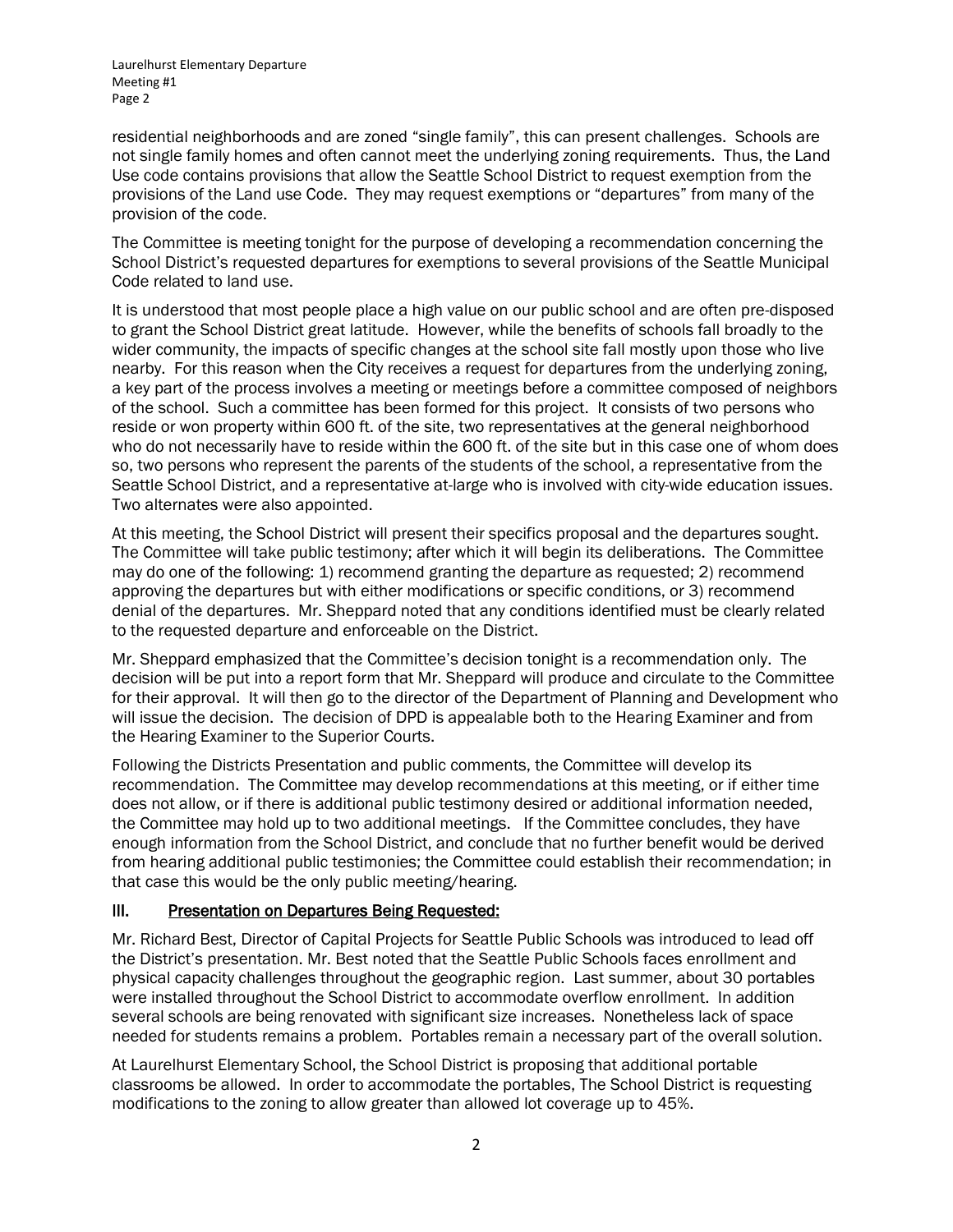The location of portables and thus the approval of this departure request is important to accommodate:

- general enrollment growth,
- special education,
- before and after school child care program, and
- parks use of the gymnasium.

The current plan is to add 1 to 2 portables within the next two years, 1 portable this summer and another one in the following summer to address the enrollment and special education needs.

Mr. Best also noted the Washington Supreme Court case regarding McClearly further complicates the issue and put further stress on facilities to meet needs. If the McClearly decision is enacted, it will required a reduction in the number of children per classroom in the Kindergarten to 3<sup>rd</sup> Grade population to about 17 per classroom. This is substantially lower than today and will probably require another 350 new classrooms be added district-wide.

The district has looked at several options including: 1) portables; 2) closing-in the covered play area for the classrooms, 3) recapturing space currently devoted to the existing gymnasium, and 4) adding a second story to the existing building. None of the latter three provide near-term solution so that even if chosen would likely require that portables be utilized for some period.

The School District determined that adding portables is a more cost effective solution for enrollment and special education needs. Mr. Best acknowledged that this is not viewed favorably by the neighbors that is why there is a meeting like this. Mr. Best also recognized that adding portables will have a significant impact on playground space but will propose re-stripping the areas that will be impacted.

Mr. Best introduced Stuart Stovin of Harthorne Hagen Architect to provide a background on Laurelhurst Elementary School and the development of Laurelhurst overtime and discuss the specifics of the proposal. Mr. Stovin briefly went over the history of both the Laurelhurst neighborhood and Laurelhurst Elementary School. He noted that portables have been used at the site for decades. He then provided illustrations of the proposed portable locations and impacts to the surrounding landscape and play areas and current striping.

He noted that up to four portables are being considered. If all were located on the site the total lot coverage would be 41.3%; while in the short term of adding 2 classrooms will increase lot coverage would be 39.8%. In both cases this is above the 35% allowed. He mentioned that the need and balance as well as mitigations to allow these portables already exists.

Mr. Stove also provided the Committee illustrations of street views and potential locations for the portables as well as the different types of portables

## IV. Committee Clarifying Questions: (00:22:24)

Mr. Sheppard opened discussion to Committee clarifying questions.

Members asked for more information concerning growth projections, particularly for the Laurelhurst attendance area. Mr. Joe Wolf, planning coordinator for the School District, responded that Laurelhurst's projected student population is a stable. No additional significant growth is anticipated at this time or in the near future.

Members asked for clarification concerning uses that would be affected by the portables, and partially how the proposal will affect the current hard-surfaced play area (Kickball Area). Mr. Stovin responded that any portable location would likely reduce the size of that area, but that it would be restriped and remain usable. There was a brief follow-up conversation during which members expressed concern over this loss of space.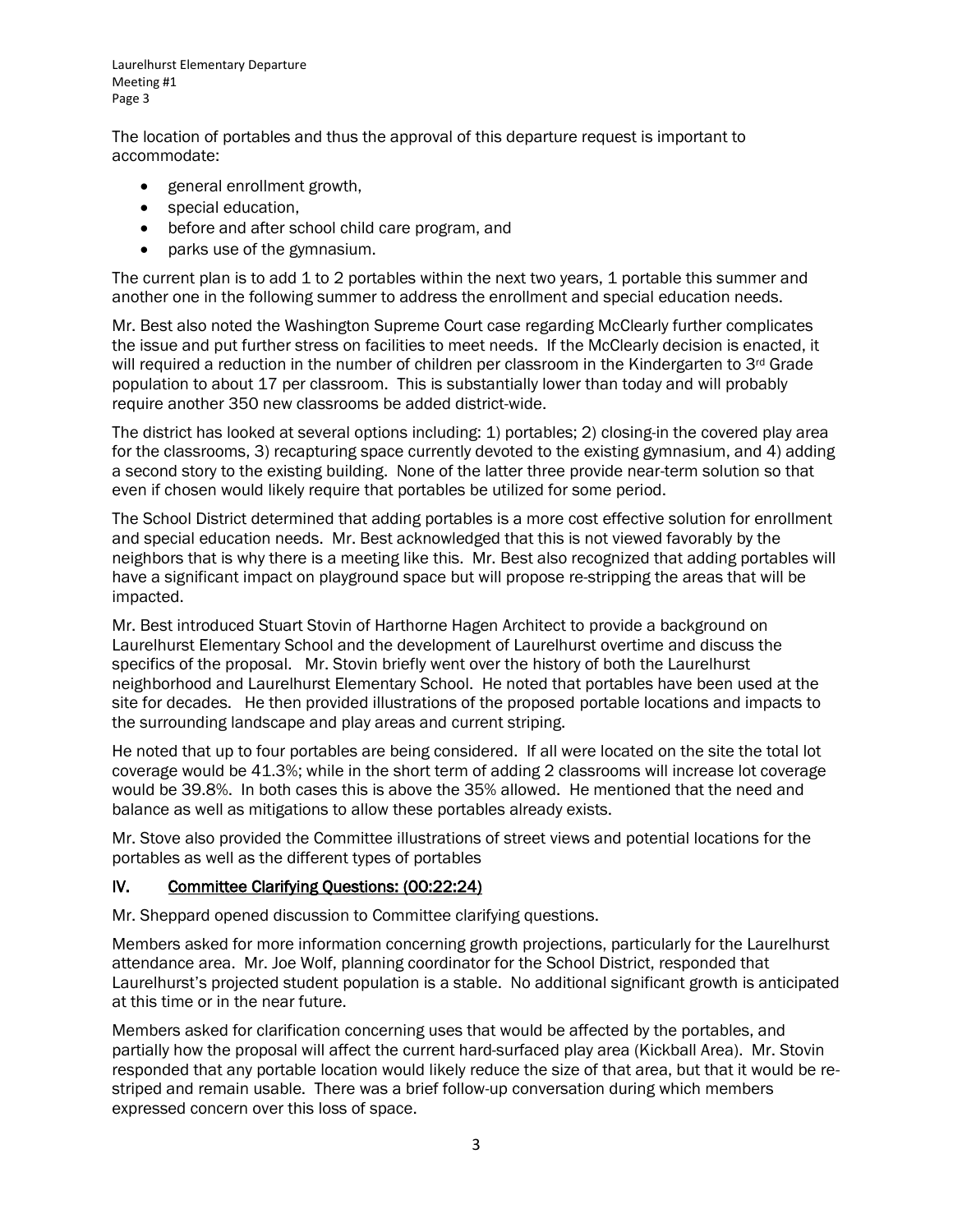Members asked if other schools in the north-east service are exceeded lot coverage. District staff responded that in most cases they were in compliance with lot-coverage requirements. But that it varied for each site.

Members also noted that there had been some discussion that the loss of the hard-surface area was somewhat mitigated by the potential use of the adjacent park using the existing overpass. This is somewhat remote to the school and has not always been utilized. District staff responded that this is a site based decision made by the school principal.

Members asked what would happen in the event that the Committee recommended denial of the departure and the City concurred. District staff responded that other solutions would have to be found. The next best scenarios would to be: use the space in the gym, or relocating the before and after school child care off site and utilization of their existing portables.

Members noted that District staff had indicated that no growth was anticipated in the student population in the area and that if this is the case, why portables should be added over the objections of the neighbors. Why is the School District asking for portables?

## V. Public Comments and Questions

Mr. Sheppard opened the discussion for public comments and questions. He noted that a great many persons had signed up to comment.

#### (*Editor's Note: The comments shown below are summaries of statements provided. They are not transcriptions and have been shortened and edited to include the major points raised. Full comments are retained in the files in taped form.)*

Comments from Kris Fawcett: Ms. Fawcett noted that she is a PTA board member and she has a 2<sup>nd</sup> grader at school, and strongly opposes the portables and the departure process. Mr. Best had focused on accommodating daycare, gymnasium etc. She noted that there was a major regional hospital that has already added congestion to the neighborhood. Additional portables will create parking and traffic, shrink valuable outdoor space. She noted the School District's admission that there will be no more kids for the next couple of years. In that case no portables should be needed. The School District should come up with a better option. She also commented that portables creates negative impacts and safety to the children and community.

Comments from Molly Black: Ms. Black stated that she has a 2<sup>nd</sup> grader at Laurelhurst Elementary School and encouraged the Committee to request the Seattle Public Schools provide more information including illustrations of the portables and their specific locations.

Comments from Christi Nagle: Ms. Nagle commented that the Committee should ask the Seattle Public School's offer and confirm the specific request that were put forth. No amount of changes will mitigate the loss of open space. She noted that almost all nonadjacent schools have ample sites. These sites would much better accommodate any additional enrolment. She mentioned how these will impact housing and open space that the neighborhood uses. She was disappointed at Mr. Best had argued at other recent processes to maintain open space to the District's standard, but was not doing so here. She provided comments given at the Wilson Pacific departure process stressing the importance of maintaining open space and stated that the same arguments was valid at Laurelhurst..

Comments from Miriam Muller: Ms. Muller commented that this proposal would negatively impact the livability of the area. There would be loss of views, loss of light and play space, and the use of playground space will be impacted. This will also change of character in the neighborhood and it is out of scale regarding the design of the portables. She stated that she strongly opposed this proposal.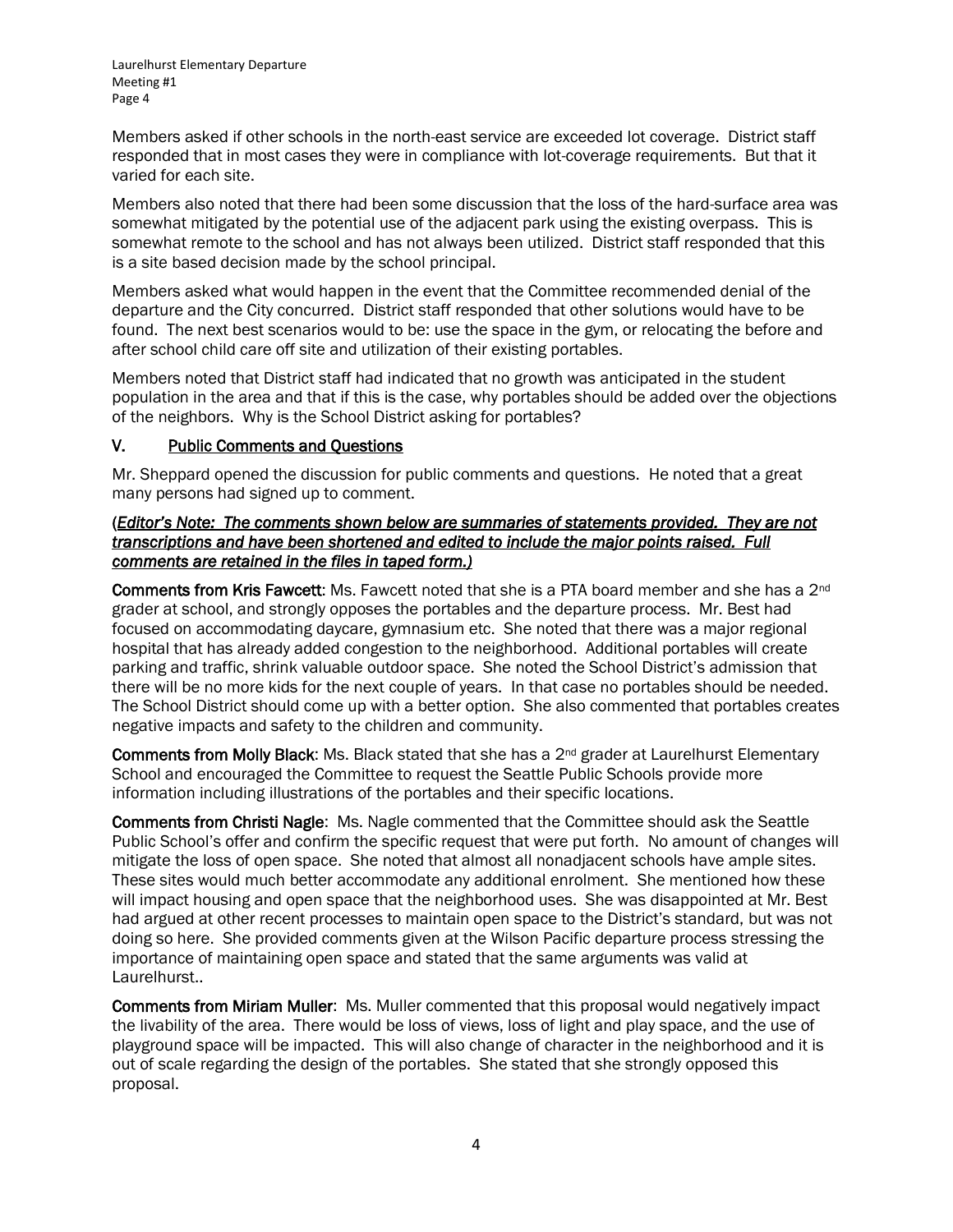Comments from Cary Lassen: Ms. Lassen stated that she was concerned how this proposal would degrade the character of the community. Portables are unattractive and do not blend with the architecture of the neighborhood. She requested that the Committee unconditionally deny this departure.

Comments from Charles Frisher: Mr. Fisher stated that the current proposal is ill advised. The City and School Administration has not properly planned for growth. This proposal will simply steal much needed play space that his two boy's use. By the portables and that the existing portables isolated from the main building has poor circulation. He noted the since enrollment is not expected to change in the next few years, removing the play area is a serious injustice to our children. The strong show out at this meeting is an indication of how little support exists for this action. He asked for a show of hands of anyone in favor of this proposal.

#### *(Editor's Note: There were about 159 persons in the room by head count. None indicated approval.)*

Portables are really permanent, and one located will be there for many years. He urged the Committee to vote against the proposal

Comments from Liz Becker: Ms. Beck noted that she has had Children at Laurelhurst for 7 years and 3 years in a portable. Portables are necessary but offer an inferior and sub-standard teaching and learning experience. It is a shame that the District's poor space planning has put this neighborhood in this positon. The Seattle Public Schools wants to compromise open space and take out the precious playground space. She presented a petition to save the Laurelhurst playground signed by 400 community members and separate letters with 100 compelling testimonies, noting that the school playground is a precious community and neighborhood resources that is being used consistently. She urged members to read each letter and reject the proposal.

Comments from Elizabeth Graham: Ms. Graham stated that she has been a teacher for 35 years and worked in portable classrooms and commented that the environment of the portables for children are different. Portables are like trailer parks for the school yard and they do not look good. She commented that recent research indicate that entire learning for children benefits with active play out in the playground.

Comments from Rob Fawcett: Mr. Fawcett lives about 300 ft. from Laurelhurst and he has 2 daughters that goes to school there. Building codes are established for several reasons including safety. He noted that this is not in my backyard issue, it needs to be addressed city-wide. He asked the Committee to deny this request. It does not make sense of the education issue and would like not to commit Laurelhurst to these problems created the by the District and by the State.

Comments from Karina Kunins: Ms. Kunins commented that she agree with all of the speakers and noted that the children that goes to Laurelhurst at one point have paved open space where they can ride their bikes. She noted that she is on the playground committee and having an open space, protected area and a safe bike ride to school is the reason why the community would like to preserve the space.

## Comments from Laurelhurst School Children:

Various community members asked if brief comments could be made by the children of the school who had been unaware that they had to sign in. Mr. Sheppard agreed and asked if anyone disagreed all agreed.

Sara Straits and Sarah Nukes came forward. The noted that they represented the Laurelhurst Elementary for Active Play (L.E.A P). Both stated that they are trying to keep their play space. Sara stated that she was a fifth grader. Younger kids will not have the same play space as they did. The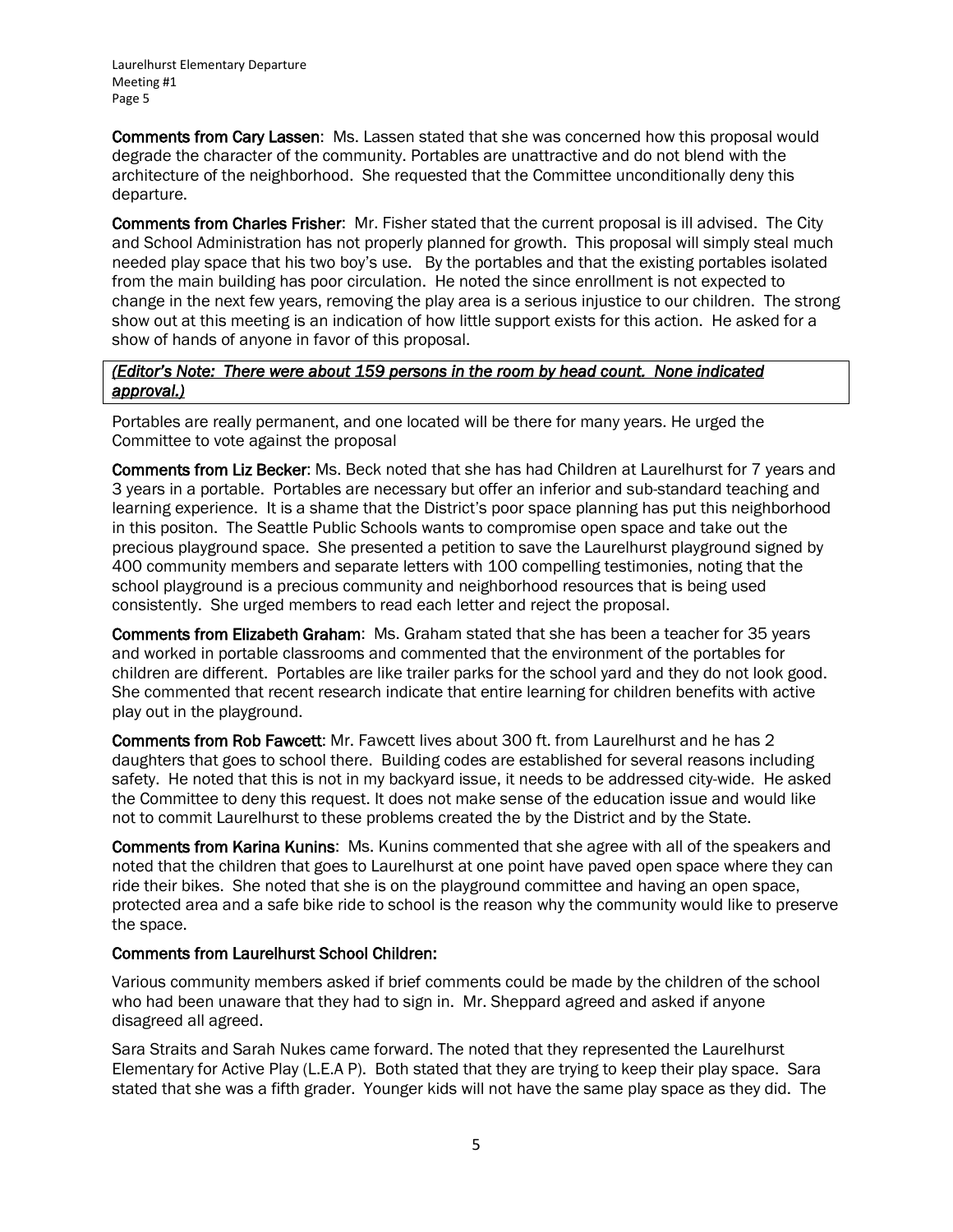children commented that they do not like the idea that the school's smallest playground space will make it even smaller.

#### They presented a petition signed by 191 children form the School.

#### *Editor's Note: The students received a protracted standing ovation.*

Comments from Allison Rider: Ms. Rider commented that she agrees to what everyone had said.

Comments from Brooks Romano: Ms. Romano noted that the architect had stated that they were requesting about 45% lot coverage. This would allow to up to 9 additional portables, and once the door is open, you could not close it and lose control of the open space. Portables should be the last, not first, resort, she noted that all other options should be reviewed and examined.

Comments from Jack Unbetend: He commented that he respectfully concur what is being stated so far.

Comments from Tonya Clegg: Ms. Clegg that she is the playground supervisor. The playground is heavily used and often overcrowded during recess. It requires a high degree of micromanagement by staff. Zit is already unpleasant this proposal will only make the situation worse. It should be rejected.

Comments from Ann Buratto: Ms. Buratto concurred with the comments of Ms. Romano's.

Comments from Robin Tarte: Ms. Tarte commented that planning does not constitute lack of planning that the Seattle Public Schools exemplifies poor planning history with all of these evidence shows lack of foresight and analysis from the District. The District failed to measure impact, safety, traffic, and parking issues.

Comments from Berger A. Dodge: Mr. agreed with the positons of the previous speakers. She commented about not very clear who is the ultimate decision maker. Is it one person or several people as part of the decision?

Mr. Sheppard responded that this Committee will make a recommendation and he will write a report that will be forwarded to Ms. Holly Godard and the Department of Planning and Development (DPD) for analysis and will issue a finding. The finding can be appealed to the Office of the Hearing Examiner (OFE) but the decision is made by the DPD director.

Comments from Janiel Eggleston: Ms. Eggleston read a letter from a Special Education teacher Jill Theory, Special Education Representative for Laurelhurst #Elementary School, describing the negative impact it will create to kids that have special education needs. She generally stated that:

Laurelhurst have two classrooms of students with emotional and behavioral sensibilities and one for children who are sensitive to the environment. These children have low self-control. To expect them to further adapt to already congested spaces is inappropriate. They already struggle with overcrowding. On top of this they will be affected by the loss of play space. Instead we should be creating more structured play space. The District should not use special education to justify this action and the City should deny the departure request.

Comments from Meghan McKeever: Ms. McKeever stated that she has a  $2^{nd}$  grader at Laurelhurst and a practicing physician. As a physician she stated a concern over the obesity epidemic am9ohnjg students. Her son was at a portable last year and she noted her concerns regarding open space. Outdoor free space plays is critical and an important part of the educational experience.

Comments from Mark Hoffman: Mr. Hoffman stated that he is the parent of both current and former Laurelhurst students, and a class of 1982 alumni. He noted that the District has not presented a very compelling and clear need for this proposal. The District needs to provide further justification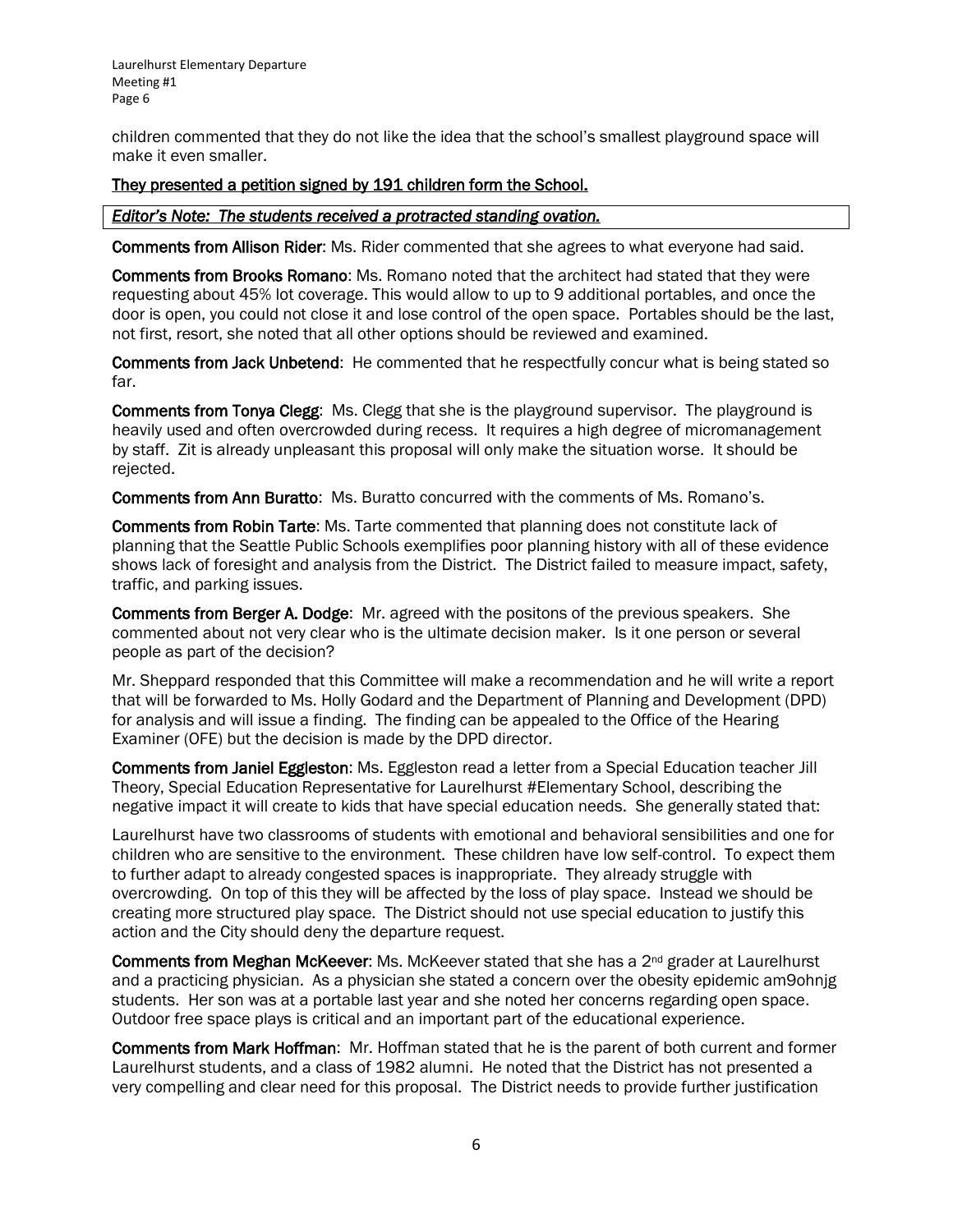for this action sufficient to override existing zoning requirements. He noted that since the enrollment figure for this location is flat, a more compelling issue is necessary to grant this departure request.

**Comments from Craig Taplin:** Mr. Taplin stated that he is the parent of a  $1<sup>st</sup>$  grader and future kindergartener at Laurelhurst, and a physician at Seattle Children's. He offered his medical opinion of the needs for open play area. He noted that in 2012, in this Washington State about 25% of children were either overweight or obese. This is the overriding public health issue today. The Center for Disease Control is recommending an increase in vigorous physical activity and has issues standards for this. We do not meet these standards. The elimination of this open space is in direct conflict of the CDC guidelines for physical activities. He urged the Committee to reject these proposals by the School District.

Comments from Jeannie Hale: Ms. Hale, president of the Laurelhurst Community Club stated that the Committee had three choices including making a decisions tonight. The Laurelhurst Community Club strongly recommends that you reject this action at this meeting.

Comments from Gayle Christensen: Ms. Christensen stated that she has son is in the 1<sup>st</sup> grade and her biggest concern is what is best for the children and that research on portables indicated that this is not the best learning experience for the children. She asked the School District to be more flexible and more planning and do other than the portable.

Comments from Dianna Dukes: Is a parent and community member and has a breath of experience with playground and play spaces use and planning. Alternatives do not appear to have been researched sufficiently and none provided to the public. She noted that there is a for-profit child care agency operation on the site, and that if space needs are so critical, then consideration should be given to recapturing that space, not adding additional portables. She also noted about her concerns regarding not in my backyard perceived the by the Seattle Public School as setting precedent and she hopes so because this is what an educated community does by asking questions and the service that they do.

Comments from Steve McCracken: Mr. McCraken stated that he has children at Laurelhurst. This is not a questions of not in my backyard, it is about facts and date, lot coverage and percentage data. He stated that he saw no compelling evidence to support the need to put more portables on this site and he does not see any material facts to support or do this in Laurelhurst.

Comments from Janine Dodge: Ms. Dodge stated that she is concerned with the impact to the neighborhood and the community. She noted that adding portables would increase the appearance of bulk and that there is no buffer zone, this creates impacts on traffic and parking and parents already does not have a designated drop off space. The current character of Laurelhurst is open space and adding portables constitutes less inviting and also creates safety issue such as impact on the line of sight across the playgrounds. She also noted that special needs kids programs need playground space as well as classroom space. The District needs to create a thoughtful long term plan for growth.

Comments from Linda Chau: Ms. Chau is the co-president of the Laurelhurst PTA and she noted that she got in touch with Seattle Public Schools in July of last year requesting some answers regarding the plans and have not received any response. A survey was sent out to the school community and 82% responded that they do not agree with the plan to locate additional portable classrooms being proposed by the District. The school site is already deficient for open play space compared to other north east cluster.

*Editor's Note: This concluded public comment from those who had indicated an intention to provide testimony. Mr. Sheppard then opened the floor to those who did not pre-sign.*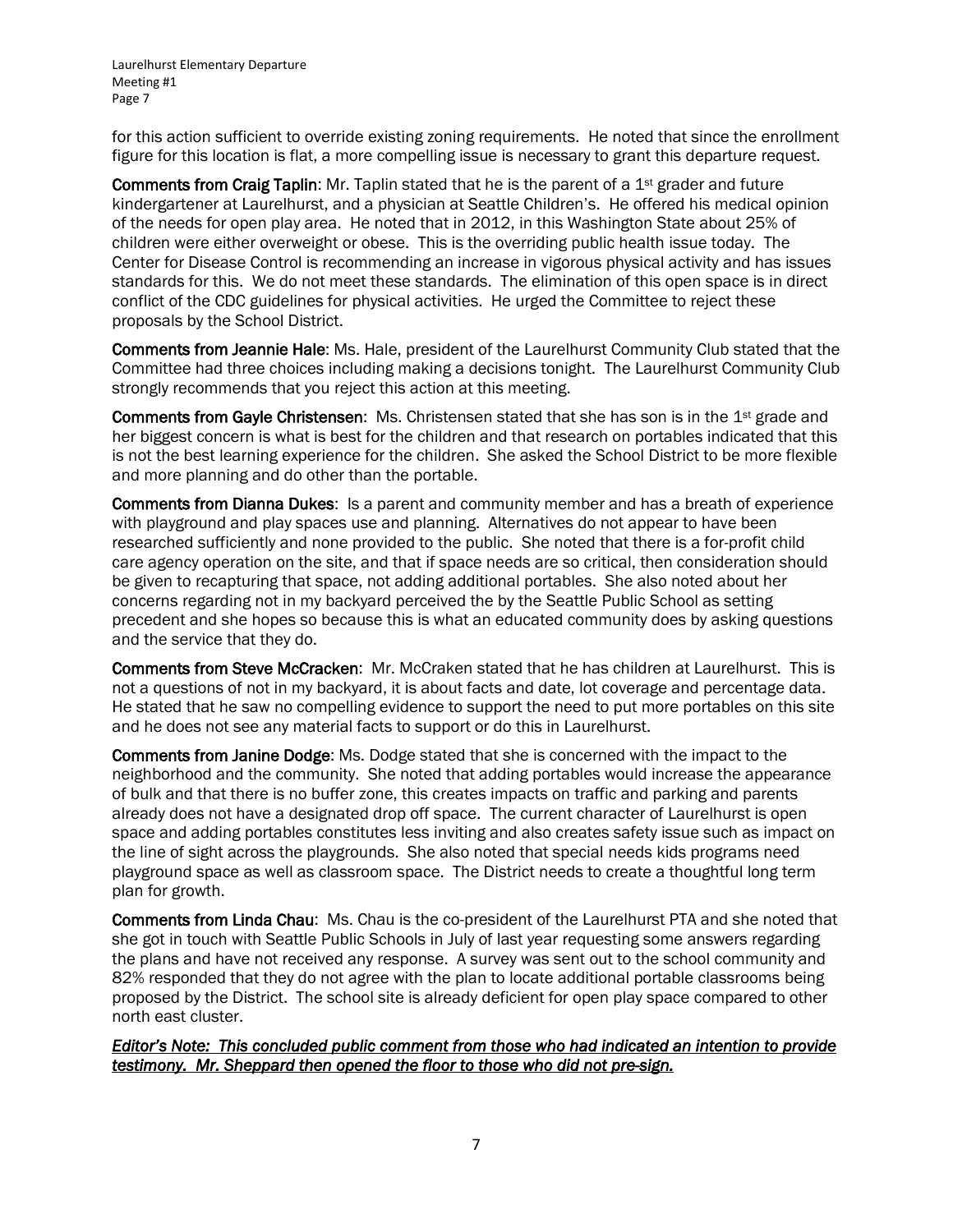Comments John Holtz: Mr. Holtz commented that there appears to be no immediate need for this project and it would tremendously impact and change the character of the entire neighborhood.

Comment from Angela Finney: Ms. Finney stated that she has lived in the neighborhood for 12 years and was here tonight to provide support for the community and she supports all the comments that was presented and noted that it is very clear what the space is meant for the children and would like for the District to explore more options and work together with the community. She noted that the community center is closed after 2PM and that this space should be better used and considered for some of the school programs and urged the Committee to reject this departure request.

1:48:27 Comments from Gretchen Swapp: – Elementary schools are sometimes about developing human relationships. This is done in part on the playground. Children do not need more buildings here, but retention of the outdoor open spaces. Where are other options including filling in the open space betwee4n the gym and main building or use of the community center. This is not the only solution.

Comment from an Anonymous Person: Served on the PTA board. The person commented that the School District is encouraging community engagement and that is why the community is here to provide feedback and it shows the community really care about this issue.

Comment from Collen Bakalier: Ms. Bakalier noted that she has lived in the Laurelhurst neighborhood for 30 years and commented about the great job the fifth graders did at this meeting. She stated that there are many transportation problems that affect this sight, and that this and the addition of special needs groups presents a problem. There are too many problems associated with this proposal – look at the big picture.

Comment from Michael Vernmeyer: Mr. Vernmeyer stated that he has a kindergartener and recently moved to this neighborhood. The involvement by the neighbors in this process is encouraging. He cautioned that the neighborhood not come off as "Not in my backyard". However it does not appear that there was inadequate engagement of the neighborhood concerning this and other broader issues related to the school. He asked whether a mock-up on site could be developed using trucks to illustrate the impact of the proposal.

Comment from an Anonymous Person: The commenter challenged the District to come back with a more compelling alternative

Comment from Jean Yagan: Jean made a comment that this meeting is sponsored by the City of Seattle Department of Neighborhood as the School District is asking the City for zoning departure and would like to thank DON for listening to the neighbor's concerns and impacts and that an unneeded zone change will degrade this area in many ways.

Comment from Meg Hoffman: Ms. Hoffman stated that she attended Laurelhurst Elementary School and is now is in 8th grade. A playground is much more than a place to play. It is a place to develop friendships and sportsmanship. Putting a portable on that site would harm this functions.

Comment from Lara Jenkins: Ms. Jenkins noted that she has two children at the school. It is unfair to have so few persons involved in this decision.

## VI. Committee Deliberations:

#### A. Determination whether one or More Meetings should Occur

After a brief break, the Committee re-convened for Committee deliberations.

Mr. Sheppard noted that a quorum was present and that therefore official Committee business can occur. He noted that the Committee has heard testimony from the public. He noted that the first decision of the Committee whether you believe that sufficient information that was presented by the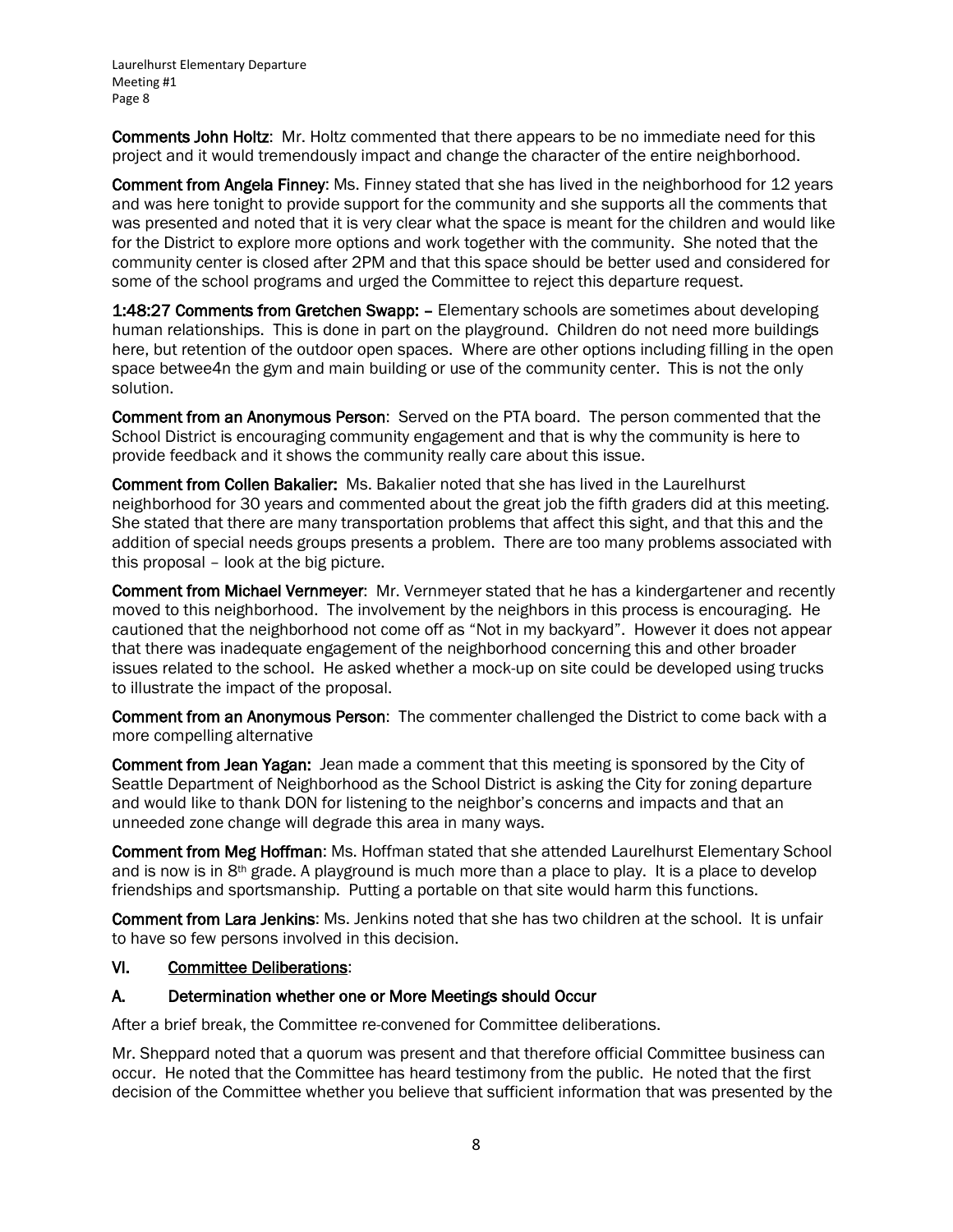School District and testimony from the neighbors to proceed with deliberations, or alternatively that additional information from the District is needed or additional testimony. If you conclude that the former is the case you can proceed with a recommendations tonight. If the latter is you conclusions you can schedule additional meetings. This decisions will require a motion and vote.

It was moved that:

#### *Sufficient information has been given and sufficient public testimony received to proceed with an immediate determination of the Committee recommendation and that only this meeting will be needed.*

The motion was seconded.

Discussion of the motion proceeded.

Members noted that the School District did not present any compelling evidence concerning the need for this action. More information might be needed. They asked what would occur is the Committee made its decisions tonight but the School District decided to appeal the Committee's Decision. Could they and introduced new information,

Mr. Sheppard responded that any appeal to the Hearing Examiner is "De Novo" and that therefore new information may be presented.

Mr. Sheppard noted that the Committee's recommendation is one of the factors DPD will use in making an initial decisions. He asked Ms. Holly Godard from the Department of Planning and Development (DPD) to elaborate. Ms. Godard stated that she will use the Committee's recommendation as a major factor in making her recommendation. She would discuss this with the Director of DPD prior to publication of the DPD decision.

Members asked if they were expected to give their rational and/or recommend conditions on any approval. Ms. Goddard responded affirmatively.

Members noted that many neighbors were concerned with traffic in the area and that additional information on general traffic was needed. Mr. Sheppard responded that in the event that the Committee sought additional information, that it be directly related to the decision at hand and not general information.

Richard Best noted that children are presently using the LASAR portable and that therefore the traffic before and after school is already impacted by this use. He noted that in the past up to five portables were located in this area. He noted that the code allows this Committee to allow departures from the underlying zoning. Other members noted that the discussion is veering from the issue at hand: whether we should have more than one meeting.

Members noted that it is clear that the community is 100% disagree with the departure. The only additional information might be from the District. However the District admitted that there is no enrolment need for additional portables. District staff responded that there are currently students utilizing the LASAR portable and that this is a repurposing issue. The needs growth was projected last year and the use of the LASAR portable based upon that projection. While there is no major projected enrolment currently projected, the recapturing of the space lost to the LASAR use is only to accommodate previous decisions

Members responded that if that were the case then nowhere near a 45% lot coverage departure would be needed. From previous discussions it appears that the 45% coverage would allow up to 9 additional portables on-site. If the departure for this 45% was approved, and then only one portable was located on site, what would prohibit the District from coming back in the future with nine portables? It was noted that if one portable was located then the required departure would be only 39% and that if four were authorized, the departure would only have to be 41%.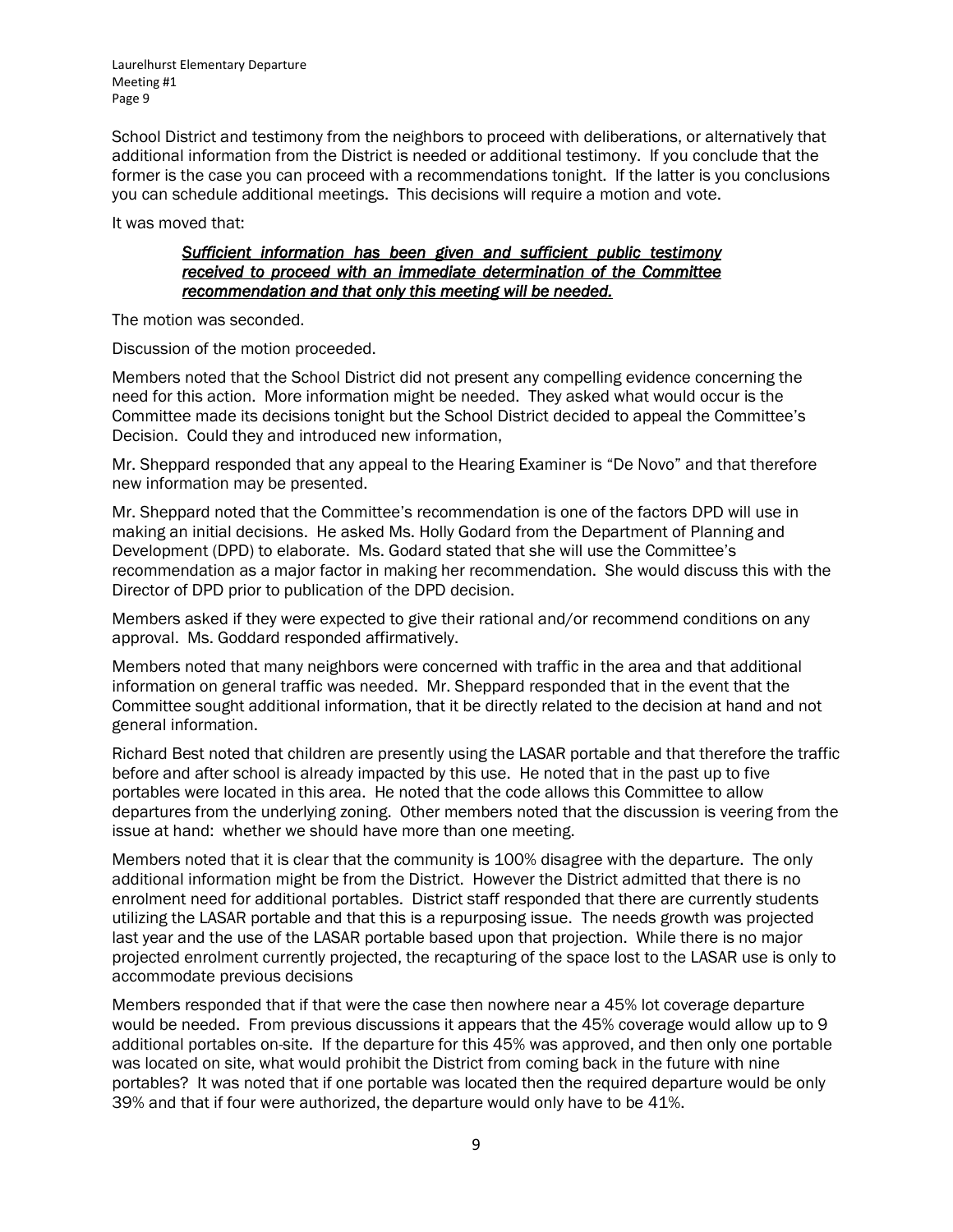Richard best noted that there was public testimony that portables never are removed and suggesting other remedies including inclusion of Laurelhurst in the future levy. He noted that portables have been removed recently elsewhere.

Staff responded that either rebuilding, or remodeling Laurelhurst is proposed for the next BEX levy to accommodate 440 students and that this proposal would be in the levy that will go to the voters in February 2019 with possible construction in about 2020 to 2025.

There was a brief discussion of lot coverages at nearby schools in northeast Seattle. Most schools in the area are within the lot-coverage requirements. It was also noted that in almost all newly built or remodeled schools pre-school day care is included. LASAR presently fulfills that purpose. It was noted that if the agreement with LASAR was extended this might obviate the need for an additional portable. Members agreed that this might be acceptable.

District staff noted that the departure is for 45% but that the District is not anticipating using that entire percentage. It was noted that with one portable, the percentage would be 39%.

After brief further discussion the question was called. The Committee was polled. The votes were as follows:

| Mia Wise                 | Yes |
|--------------------------|-----|
| Pete Verretto            | Yes |
| Kaylene Anderson         | Yes |
| Carin Towne              | Yes |
| Mike Barrett (sitting in | Nο  |
| for Mike Jenkins)        |     |
| Mark Thompson            | Yes |
| <b>Karen Thiers</b>      | Yes |

The vote was six in favor, one opposed. A quorum being present and the majority of those present having voted in the affirmative; the motion passed. The Committee recommend to move forward with a decision at tonight's meeting therefore passed.

#### B. Discussion of the Merits of the Proposal and Development of the Committee's Recommendation

Discussion proceeded to the major question at hand.

It was moved that:

#### *The Committee recommend that the departure for greater than allowed lot coverage be denied in total and that no additional portables be located at Laurelhurst Elementary School.*

The motion was seconded. Discussion followed

Mr. Sheppard noted that based on the discussion, he will write a report and circulate them to the Committee members for comments. He requested that members carefully focus on the review criteria listed in the land use code and summarized those conditions as follows:

1. Departures shall be evaluated for consistency with the general objectives and intent of the City's Land Use Code, including the rezone evaluation criteria in Chapter 23.34 of the Seattle Municipal Code, to ensure that the proposed facility is compatible with the character and use of its surroundings. In reaching recommendations, the advisory committee shall consider and balance the interrelationships among the following factors:

a. Relationship to Surrounding Areas. The advisory committee shall evaluate the acceptable or necessary level of departure according to: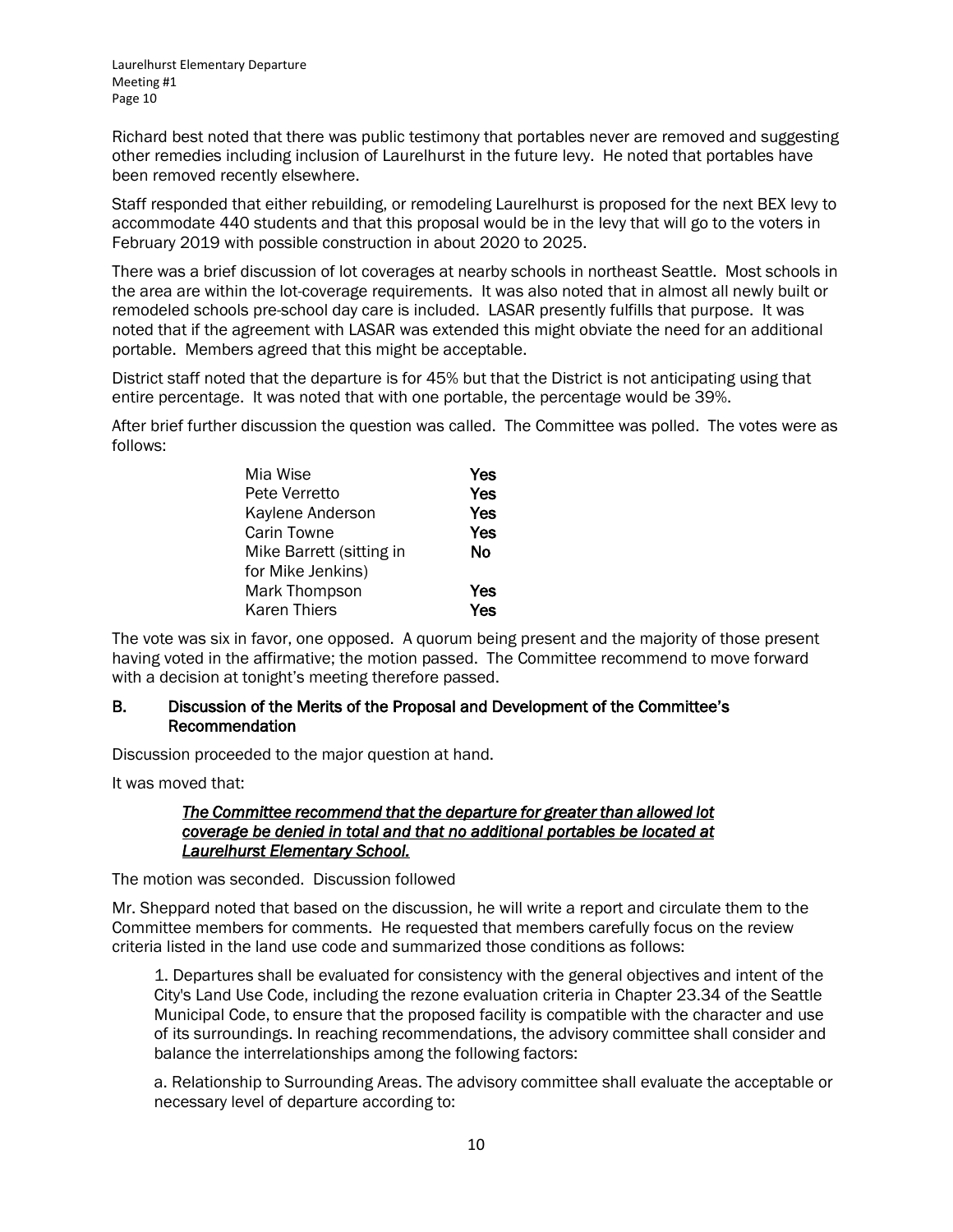(1) Appropriateness in relation to the character and scale of the surrounding area;

(2) Presence of edges (significant setbacks, major arterials, topographic breaks, and similar features) which provide a transition in scale;

(3) Location and design of structures to reduce the appearance of bulk;

(4) Impacts on traffic, noise, circulation and parking in the area; and

(5) Impacts on housing and open space.

More flexibility in the development standards may be allowed if the impacts on the surrounding community are anticipated to be negligible or are reduced by mitigation; whereas, a minimal amount or no departure from development standards may be allowed if the anticipated impacts are significant and cannot be satisfactorily mitigated.

b. Need for Departure. The physical requirements of the specific proposal and the project's relationship to educational needs shall be balanced with the level of impacts on the surrounding area. Greater departure may be allowed for special facilities, such as a gymnasium, which are unique and/or an integral and necessary part of the educational process; whereas, a lesser or no departure may be granted for a facility which can be accommodated within the established development standards Mr. Sheppard briefly summarized the two issues being reviewed: a) the physical effect of the portable placement, view and traffic; b) sufficient need is demonstrated.

Each Member was asked to discuss their rationale for their potential vote.

Pete Varretto: The community has been clear that these structures do not fit into the neighborhood. They clash with both this building and the neighborhood itself. The location and design of the structure do not reduce the appearance of bulk and instead add bulk to the site. There will be impacts on traffic, noise and circulations and to the extent that it increases population on the site will add traffic, the largest impact is the loss of much needed open space. This space is used extensively both during school and at other times. The need for the departure is questionable. The District has presented scant or no information to justify why this is necessary. Alternatives are lacking.

Karen Thiers: The District failed to go through the criteria and did not actually try to convince the neighborhood that this departure was necessary. There were no compelling arguments given. She noted that many neighborhoods noted the lack of borders and general open space. There will be impacts on the efficiently of play space use, lines of site and other issues. The arguments in favor were unconvincing. The adjacent park was identified as a mitigating element, but there is no funding or practical was to use this space during the school day. For all of those reasons, and in light of the overwhelming neighborhood opposition, this proposal should be totally rejected.

Kaylene Anderson: The neighborhood was articulate and convening; the District was not. Safety, broken sightlines, adverse effect on our sense of community and particularly that there was no rational need presented, lead to the unavoidable conclusion that this should be rejected. The proposal fails to meet any of the criteria in the code.

Mark Thompson: This proposal adds bulk and dramatically im0pacts the availability of open space. No compelling educational need was given. IN addition the loos of space would probably require loss of usable active spaces. There should be other options.

Mia Wise: The addition of even one more portable to the playground will have a significant impact. This proposal miserably fails to meet any of the criterial listed in the code. This proposal angers many including the speaker. This school site is too constrained with already inadequate open space. Outside programs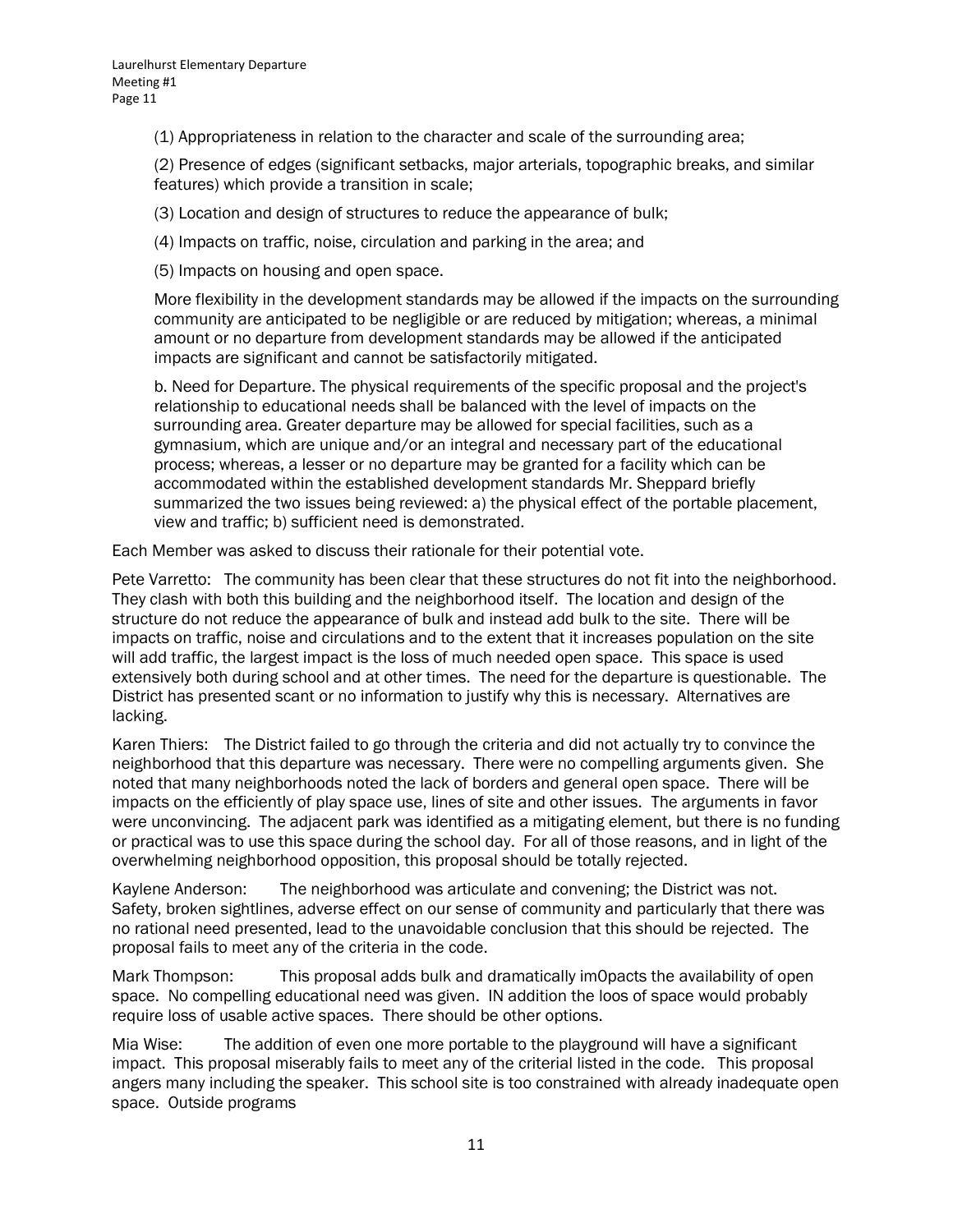Carin Towne: Portables are not appropriate to the character of the neighborhood and other proposals at other sites should be looked at. This proposal meets none of the criteria in the code. This adds bulk, reduces much needed open space, disrupts safety by restricting lines of site, and would negatively affect adjacent homes. This is the most constrained site in the area. Other schools have much more ample sites and structures. Ancillary uses should go elsewhere.

Mike Barrett: The District needs to solve capacity needs. We see no immediately needs but we arrived at this table because of past need issues. How would we solve future unanticipated conditions? The District looked at removing the covered play area and further re-proposing inside of the school, looked at other locations. After all of this we arrived at the present proposal. The District recognized that it is impossible to see everyone's perspectives and having this meeting, and comments from the public and the kids that will be very important to resolve issues. Seventeen schools have had portables added. If the site were being redesigned then both the site and building could be laid out much more efficiently. He noted many constraints to use of the site including the gym and the footprint of the overpass landing. More than 6% of the existing lot coverage is attributable to these uses. Because of these constraints this Committee can grant greater departures. The District initially chose a 45% coverage that would allow up to 9 additional classrooms. The District request is presently asking for only one additional classroom at a 39% level and would ask of voting down from 45% to 39% coverage.

Mr. Sheppard asked the Committee if the change in the departure request from 45% to 40% would make any difference in the Committee's decision. Committee members responded that this would make no difference.

3:02:00 Holly Godard asked if there were conditions that could be added to the approval of a departure that might make this proposal acceptable. She offered the following as examples:

- That the authorization be time limited and be totally removed in five years
- Additional landscaping
- Specific reconfiguration of the playground.
- Pointing of the portables, etc.

Members responded that there would be no conditions that would make this desirably. This is about preserving the play space and keeping the site compatible with the neighborhood. The place is already heavily used.

Steve Sheppard noted that from comments made, it appeared that many member were poised to vote against the recommending proposal. He asked that when voting on the motion on the floor members vote in the affirmative if they wished to deny in total without identifying conditions to be applied in the event that one or more portables were authorized, and vote in the negative if either: a) they wished to recommend in favor or authorization of one or more additional portables on site, or hold additional meetings to further discuss possible conditions.

The question was called. The Committee was polled.

| Karen Thiers          | Yes |
|-----------------------|-----|
| Mark Thompson         | Yes |
| Mike Barrett (sitting | No  |
| for Mike Jenkins)     |     |
| Carin Towne           | Yes |
| Kaylene Anderson      | Yes |
| Pete Verretto         | Yes |
| Mia Wise              | Yes |